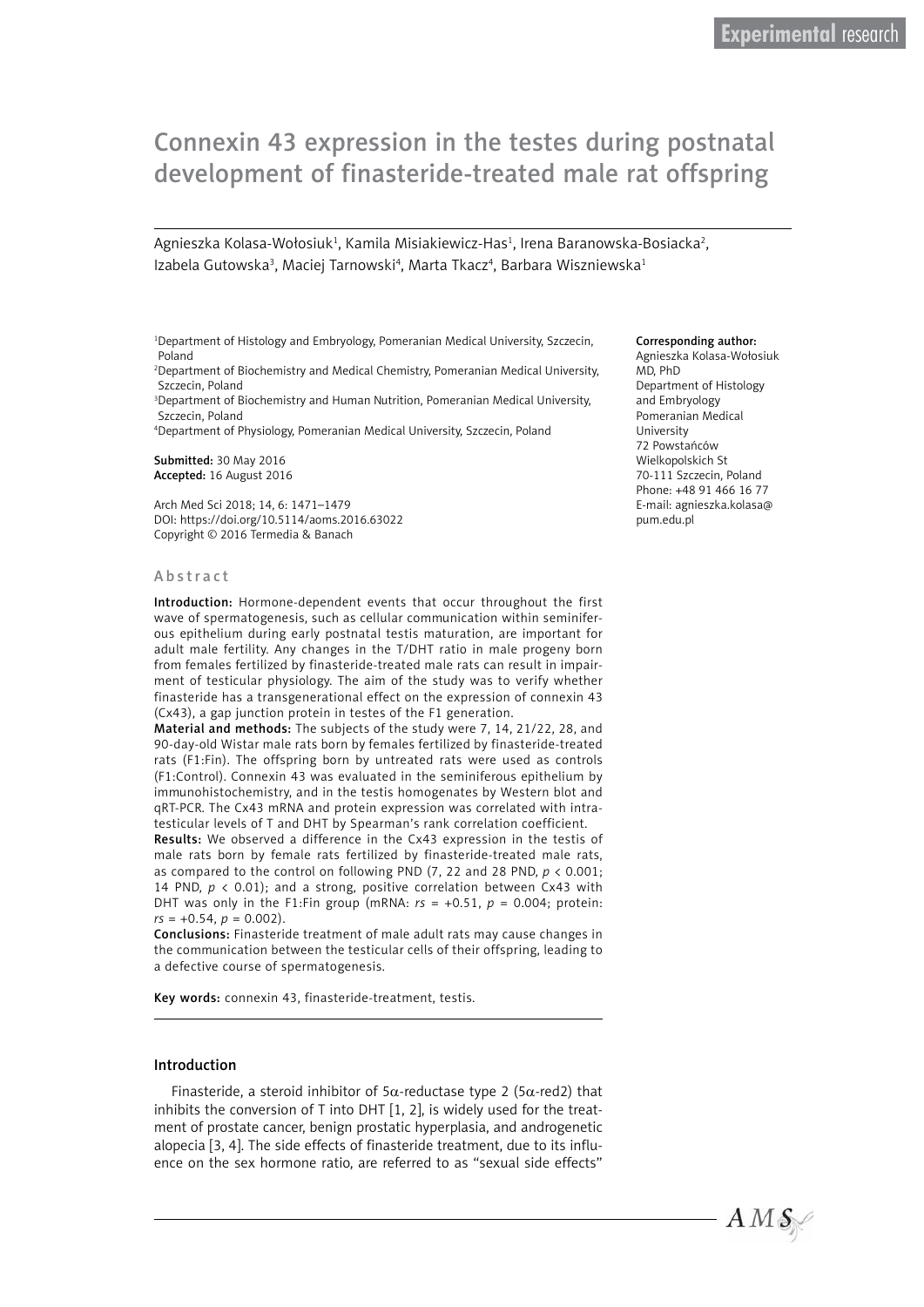[5], which include low libido and problems with achieving erection and orgasm [6]. Reports also mention decreased semen parameters [7–9] and problems with fertilization [8]. Additionally, recent molecular data demonstrate that finasteride causes sperm DNA damage [10, 11], alters sperm morphology in a way that indicates necrosis, and elevates the frequency of diploidy and sex chromosome disomy [12].

In our previous studies we found that finasteride treatment of paternal rats results in altered serum and intratesticular testosterone and dihydrotestosterone levels in their male offspring [13]. Consequently, it can be speculated that finasteride can adversely influence communication within seminiferous epithelium (SE) via the gap junctions during spermatogenesis, modulating the activity of the key enzyme ( $5\alpha$ -red2) involved in metabolism of testosterone. This action is similar to endocrine disruptors (EDs) [14–17] such as flutamide [17–19], bisphenol A (BPA) [20, 21], pesticides [22], and phthalate esters, that change the expression of genes involved in the communication of Sertoli cells and gonocytes [23], crucial for spermatozoa formation [24, 25].

Among transcripts for about 20 connexin proteins identified in rodents [24], connexin 43 (Cx43) is the most common and most important isoform of the protein in the male reproductive system [25–31]. Cx43 plays an essential role in testicular development (differentiation of Sertoli cells in genital ridges, colonization of the seminiferous cords by gonocytes, germ cell multiplication and apoptosis, that influence postnatal expansion of the male germ line) [25, 27, 28, 32–34] and is important for the initiation and maintenance of spermatogenesis in adults [24, 32, 35]. Cx43 is widely expressed in diverse testicular cells (Leydig, Sertoli, germ and myoid cells) [32, 35–38]. The expression of Cx43 within the seminiferous epithelium has a temporal and spatial pattern [39–42] depending on androgen levels, age [40, 41], and stage of the SE cycle [26, 38, 42], and is crucial for the formation and functioning of the blood-testis barrier (BTB) [27, 43]. The data on knockout mice demonstrate that, if lacking, Cx43 cannot be replaced by other types of connexins (Cx26 or Cx32) [44], and homozygous Cx43-deficient ( $cx43^{-/-}$ ) mice show severe germ cell deficiencies [31].

For this reason we created an experimental animal model to analyze the influence of androgen imbalance on the testes. In the study we estimated the level of Cx43 mRNA and protein in testes homogenates and immunoexpression of Cx43 within SE during testis neonatal/postnatal maturation in 7, 14, 21/22, 28 day and mature 90-dayold rat offspring born by females fertilized by finasteride-treated males (F1:Fin). The period of study was selected according to the first wave of spermatogenesis in the rat gonad, taking place between the first and the sixth week of life [45, 46]. During that time, the proper ratio between Sertoli and spermatogonial stem cells is established for appropriate sperm production in the adult [33, 47–49], and any changes in the sex hormone ratio can result in subfertility or even infertility [14]. Additionally, we determined the Spearman's rank correlation coefficient between the levels of Cx43 mRNA and protein expression, and the intratesticular levels of T and DHT.

# Material and methods

# Animals

The study was conducted on albino Wistar rats. The parent generation (F0) was used to obtain the following male generation (F1). The experiment was conducted in full accordance with Polish law and with the approval of the Local Ethics Committee for Scientific Experiments on Animals in Szczecin, Poland (Resolution no. 23/2010).

Paternal rats in the F0:Fin group were treated with finasteride (Proscar, MSD, Cramlington, UK) in daily doses of 5 mg/kg/bw, according to our previous investigations [50–52] and experiments by other researchers [53, 54]. The period of finasteride treatment before mating lasted 56 days. Male rats received finasteride up to the end of the experiment (for 4–5 months). Once a week, the animals were weighed and their finasteride doses were adjusted.

# Generation of filial animals

The control group (F1:control,  $n = 30$ ) included male rats born from females fertilized by the control (untreated) male rats. The experimental group (F1:Fin,  $n = 30$ ) consisted of male rats born from females fertilized by finasteride-treated male rats. The objective of the experiment was to sample the gonads from the F1 rats at 7, 14, 21, 28, and 90 postnatal days (PND) of life (*n* = 5 in each age group). The pregnant female rats also gave birth at the weekends, when sections were not possible, so 22-day-old rats were also included in Western blot (WB) and quantitative real-time polymerase chain reaction (qRT-PCR) analysis.

The filial generation was collected over a period of 5 months to avoid aging of the parent generation. Detailed information on the design of the animal treatment, mating, and collection is presented in our previous report [13]. After thiopental anesthesia (120 mg/kg bw, *i.p.*, Biochemie GmbH, Vienna, Austria), the right testes (5 animals per age group of the F1 generation) were used for im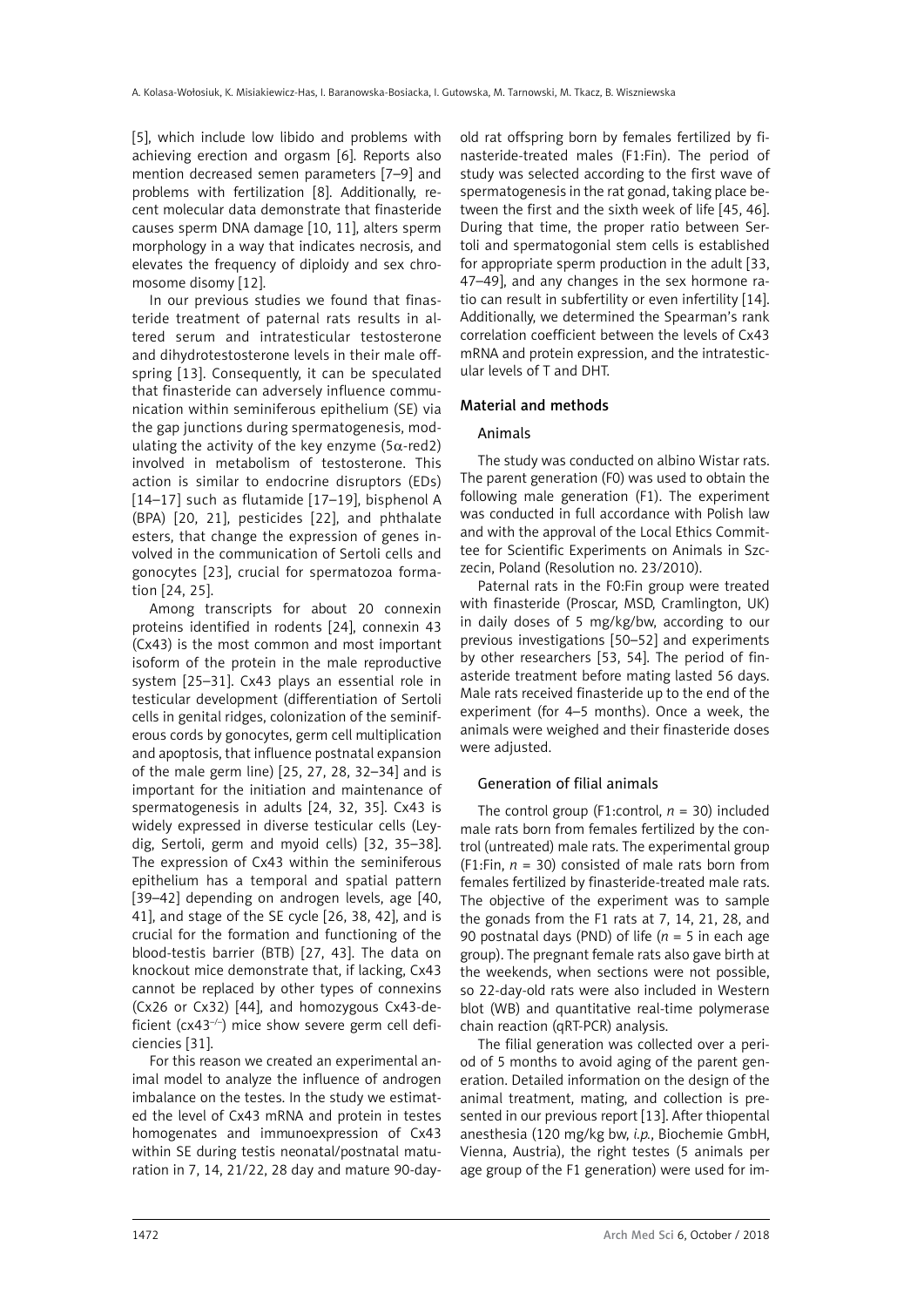munohistochemical (IHC) reactions while the left testes were frozen and used for WB and qRT-PCR analyses.

## Immunohistochemistry (IHC)

The dissected testes were fixed in Bouin fluid (1 h), and then washed with absolute ethanol (3 times over 3 h), absolute ethanol with xylene  $(1:1)$  (twice over 1 h) and xylene (3 times over 20 min). Then, following 3 h of saturation of the tissues with liquid paraffin, the samples were embedded in paraffin blocks. Using a microtome (Microm HM340E), 3–5 µm serial sections were taken and placed on Polysine-coated histological slides (cat. no. J2800AMNZ; Thermo Fisher Scientific, USA). The sections of the testes were deparaffinized in xylene and rehydrated in decreasing concentrations of ethanol, and then used for immunohistochemical staining. In order to expose the epitopes, the sections were boiled twice in a microwave oven (700 W for 4 and 3 min) in 10 nM citrate buffer (pH 6.0). Once cooled and washed with PBS, the endogenous peroxidase was blocked by 3% solution of perhydrol in methanol, and then the slides were incubated for 60 min at room temperature with primary mouse monoclonal anti-Cx43 antibody (sc-59949, Santa Cruz Biotechnology INC; final dilution 1 : 500). To visualize the antigen-antibody complex, a Dako LSAB+System-HRP was used (Code K0679; DakoCytomation, Glostrup, Denmark), based on the reaction of avidin-biotin-horseradish peroxidase with DAB as a chromogen, according to the included staining procedure instructions. Sections were washed in distilled  $\text{H}_{\text{2}}\text{O}$  and counterstained with hematoxylin. For a negative control, specimens were processed in the absence of primary antibody. Positive staining was defined microscopically (Axioskop Zeiss, Germany) by visual identification of brown pigmentation.

# Western blot analysis

RIPA buffer (pH 7.4) containing 20 mM Tris, 0.25 mM NaCl, 11 mM EDTA, 0.5% NP-40, 50 mM sodium fluoride, and protease and phosphatase inhibitors (Sigma, Poland) were used for testis sample homogenization. The total protein concentrations were determined by Pierce, BCA Protein Assay Kit (Thermo Fisher Scientific USA, cat. no. 23227) using bovine albumin as a standard, and homogenates were subjected to SDS-polyacrylamide gel electrophoresis and examined for Cx43 expression. Briefly, the extracted proteins (20 µg/well) were separated on 12% gel (SDS-PAGE) using a Mini Protean Tetra Cell System (Bio-Rad, Poland). The fractioned proteins were transferred onto a 0.2 µm PVDF membrane (Bio-

Rad, Poland), and the membranes were then blocked with 3% BSA in a buffer for 1 h at RT. Protein expression was determined using primary mouse antibody against connexin 43 (sc-59949, Santa Cruz Biotechnology, Inc.; final dilution 1 : 750) and secondary bovine antibody (antimouse IgG-HRP, sc-2375, Santa Cruz Biotechnology, Inc.; final dilution 1 : 5000). As an internal control β-actin was used (Sigma-Aldrich; a final concentration of 1.0 µg/ml). Signals were visualized by chemiluminescence (Thermo Fisher Scientific, USA). ImageJ 1.41o (NIH, USA) was used for densitometric analysis of the bands.

# Quantitative real-time PCR (qRT-PCR) analysis

Quantitative analysis of mRNA expression of connexin 43 was performed in a two-step reverse transcription PCR. Total RNA was extracted from 50–100 mg tissue samples from rat testes using an RNeasy Lipid Tissue Mini Kit (Qiagen, Germany). After determination of the quantity and quality of isolated RNA using a NanoDrop ND-1000 spectrophotometer (NanoDrop Technologies, USA), cDNA was prepared from 1 µg of total cellular RNA in a 20 µl reaction volume, using a FirstStrand cDNA synthesis kit and oligo-dT primers (Fermentas, USA). Assessment of mRNA levels was performed by quantitative real-time RT-PCR using an ABI 7500 Fast instrument with Power SYBR Green PCR Master Mix reagent. Realtime conditions were as follows: 95°C (15 s), 40 cycles at 95°C (15 s), and 60°C (1 min). According to melting point analysis, only one PCR product was amplified under these conditions. Each sample was analyzed in two technical replicates, and mean *Ct* values were used for further analysis. The relative quantity of a target, normalized to the endogenous control Gapdh gene and relative to a calibrator, is expressed as 2–∆∆*Ct* (-fold difference), where *Ct* is the threshold cycle, ∆*Ct* = (*Ct* of target genes) – (*Ct* of endogenous control gene), and ∆∆*Ct* = (∆*Ct* of samples for target gene) – ( $\Delta Ct$  of calibrator for the target gene). The following primer pairs for Cx43 were used: F: GAA AGA GAG GTG CCC AGA CAT G; R: AGC ACT GAC AGC CAC ACC TTC.

# Statistical analysis

The results of the Western blot and qRT-PCR analysis were analyzed using Statistica 6.1 software (StatSoft, Krakow, Poland). The arithmetical means and SDs (*x* ± SD) were calculated for each of the parameters. Each variable was tested for normality with a Shapiro-Wilk test. As most of the results deviated from a normal distribution, a nonparametric test was used for further analy-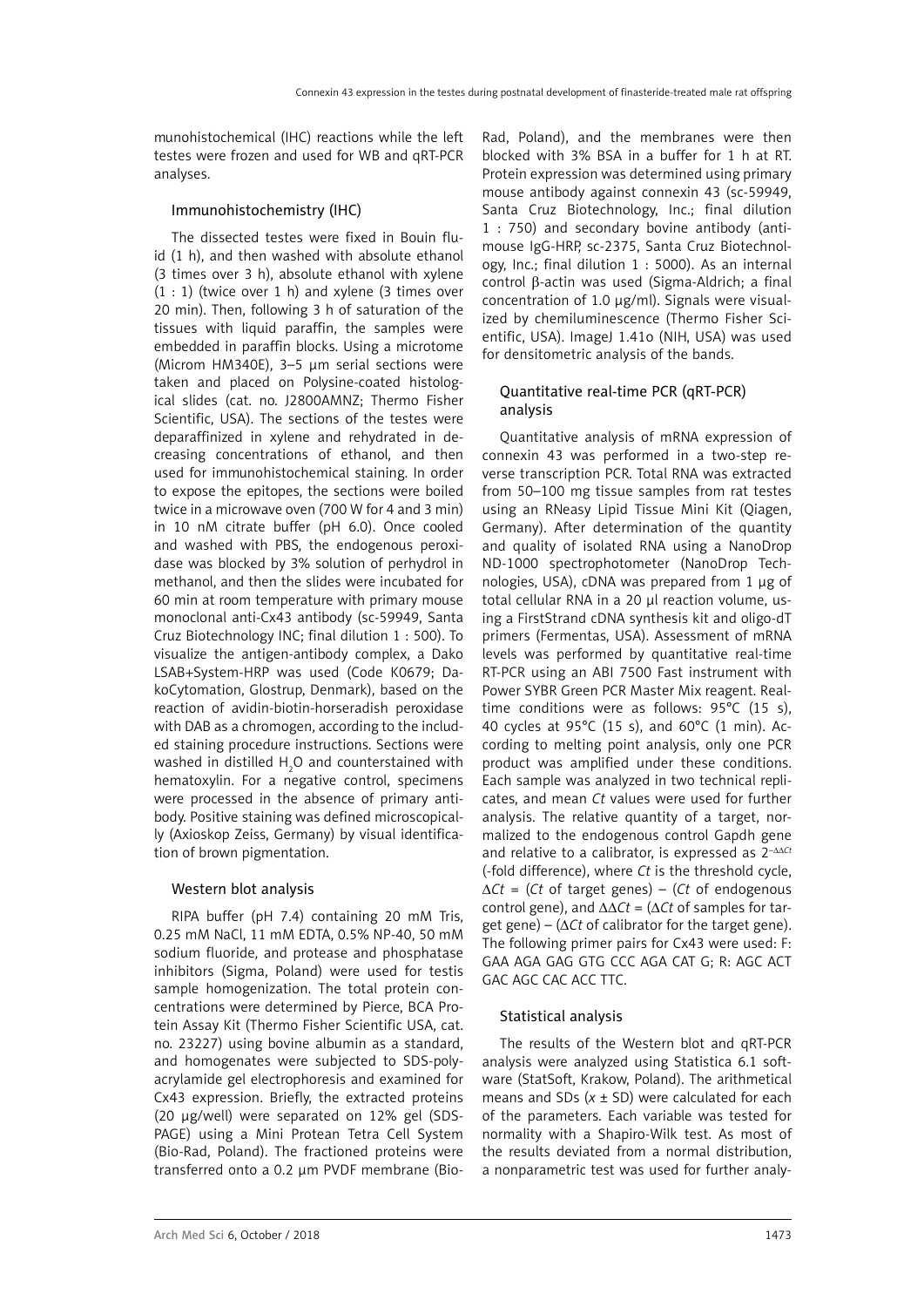sis. To assess the differences between the groups, a nonparametric Mann-Whitney *U*-test was used. The probability  $p \le 0.05$  was considered statistically significant. Correlations between the parameters were examined using Spearman's rank correlation coefficient (*r s* ). Finally, we used Spearman's rank coefficient to determine the correlation between the intratesticular levels of testosterone and dihydrotestosterone, as presented in our previous study [13], and the levels of Cx43 mRNA and protein.

## Results

#### Immunohistochemistry for Cx43

In seven-day-old rats from both groups (Figures 1 A, F), Cx43 immunoexpression was noticeably closer to the base of the seminiferous epithelium (black arrows) and near the large germ cells (gonocytes) (white arrows). The intensity of Cx43-expression was a little stronger in the F1:Fin group, and also visible near the spermatogonia.

In the 14PND F1:Control testes (Figure 1 B), the intensity of the immunohistochemical reaction was higher than for F1:Fin (Figure 1 G), as was visible between germ cells near the base of the SE, but also in the upper part of the epithelium close to the lumen of the tubule. In the F1:Fin rat testes, only a few basally located very early germ cells were encircled by a brown line, indicating the presence of gap junctions (Figure 1 G; black arrows).

At PND 21, when the BTB was fully developed, the lumen was visible within the cross sections of the seminiferous tubules of the control and experimental rats (Figures 1 C, H); and a Cx43-positive

area containing spermatogonia and premeiotic spermatocytes could be seen under the visible line indicating the presence of the BTB (white arrows). This Cx43-positive line in the testes of the F1:Fin group was located a little bit higher in the SE, and under it, more layers (up to 3) of germ cells were located than in the F1:Control rats. Moreover, in the F1:Fin group, that BTB-line had a diffuse, discontinuous pattern. Additionally, in the seminiferous tubules of the 21-day-old F1:Control and F1:Fin rats, strongly Cx43-positive large cells were located adluminally (Figures 1 C, H; black arrows).

In 28-day-old control rats, the Cx43-positive line was clear and very visible (Figure 1 D; white arrows); it was absent from the F1:Fin group (Figure 1 I). In both groups of 28-day-old rats, the strongly Cx43-positive large cells were located adluminally (Figure 1 D, I; black arrows); but they were less numerous than in F1:Fin.

We observed that in the sexually mature (90-day-old) rat testes from both groups, the Cx43 expression pattern was dependent on the stage of the seminiferous epithelium cycle (Figures 1 E, J and inserts). Generally, the basal region of the SE, containing the spermatogonia and very early spermatocytes (preleptotene), was characterized by weaker Cx43 expression (Figures 1 E, J; white arrows) than in the immature animals (Figures 1 A–D, F–I). Brown pigmentation indicating a positive immunoreaction also had a strandline pattern extending throughout the height of the SE (Figures 1 E, J; inserts); the radial motif of the IHC reaction was more evident in the cross-sections of the seminiferous tubules of the F1:Control.



Figure 1. Immunoexpression of connexin 43 (Cx43) within the testes of offspring of female rats fertilized by intact (A–E) and finasteride-treated (F–J) males. Strong and clearly visible expression of Cx43 encircling the cells of the seminiferous epithelium or forming a line corresponding to the blood-testis barrier is shown by the black and white arrows, respectively. Objective magnification: A–J 40×. F1:Control, F1:Fin – offspring of female rats fertilized by intact or finasteride-treated males, respectively  $(n = 5$  per each age group) *PND – postnatal day.*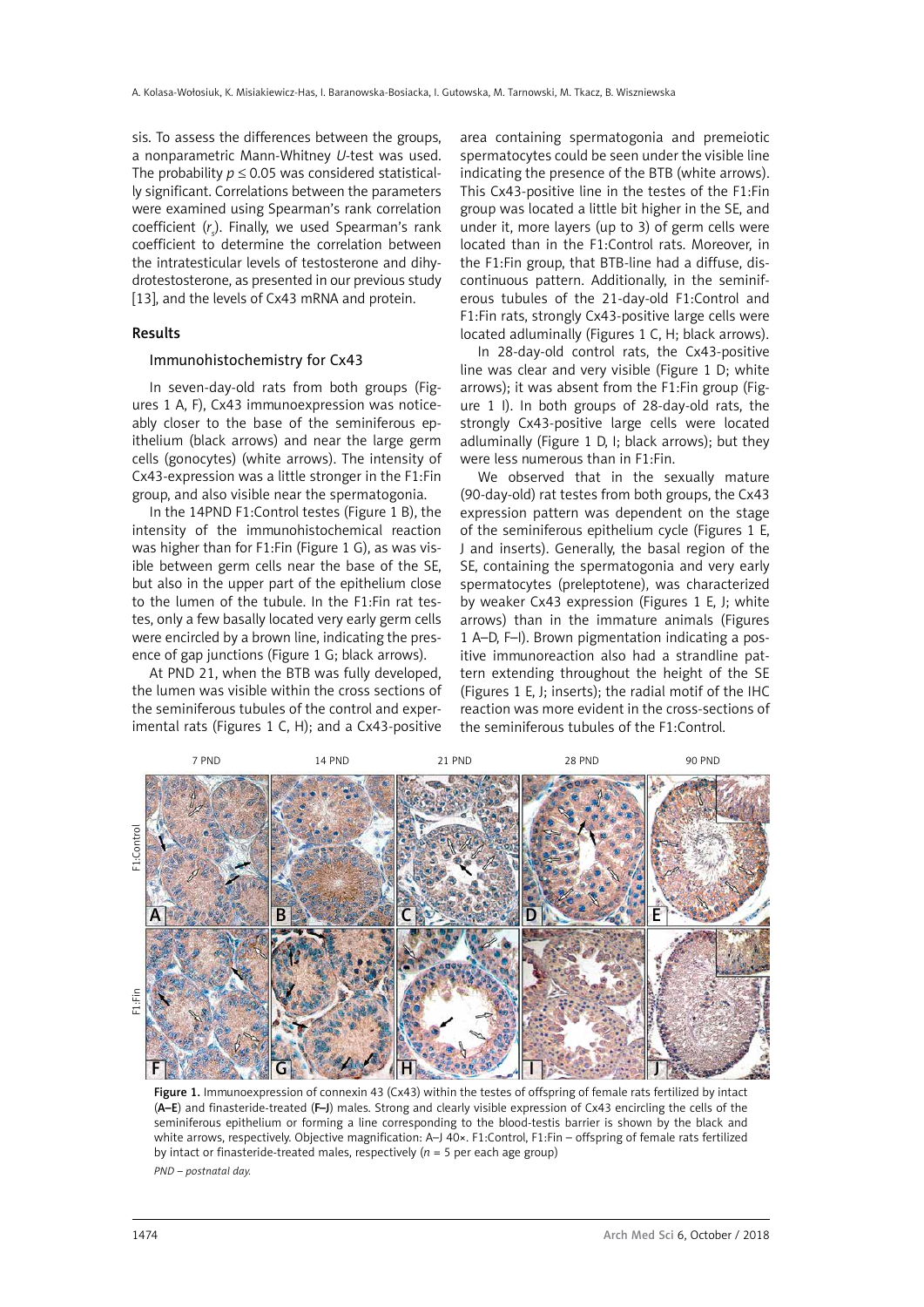Generally, during the first weeks of postnatal development, an increase in Cx43 immunoexpression in the SE was observed and Cx43 expression in premature gonads was higher than in mature gonads. Cx43 expression was lower in F1:Fin than in F1:Control. In order to confirm these results, Western blot analysis was performed.

# WB analysis of Cx43

The WB analysis showed the presence of the Cx43 protein in the testes homogenates of the 7, 14, 21, 22, 28 and 90 day old groups of rats (Figure 2 A). However, protein expression in the 7 PND testes was under the detection limit for the imaging system used to analyze the optical density of the strands on gel.

In both groups of rats (F1:Control and F1:Fin), we observed a progressive increase in Cx43 protein expression at the beginning of the first wave of spermatogenesis (in the first weeks of life), and a decrease at the end of this period (Figure 2 B).

During the first 4 weeks of postnatal life, the Spearman correlation test showed a statistically significant positive but weak correlation between Cx43 protein expression and the age of prepubertal animals in F1:Control  $(r<sub>s</sub> = +0.34, p = 0.04)$ and F1:Fin (*r <sup>s</sup>*= +0.33, *p* = 0.047). But in the whole period of the experiment (prepubertal and pubertal) the only strong negative correlation was noted between Cx43 expression and animal age in

F1:Fin  $(r = -0.90, p = 0.008)$ . Similar to F1:Fin, in F1:Control rats the level of Cx43 at 14 PND was much lower (2.5 times) than in the mature gonads (90 PND), but the correlation was not statistically significant, which could have been associated with high Cx43 levels at 22 PND. The only statistically significant differences were observed for 28 PND vs. 90 PND, both in F1:Control and F1:Fin (*p* < 0.0001 and *p* < 0.001, respectively). When the F1:Control age groups were compared with the F1:Fin age groups, the observed differences were not statistically significant (perhaps due to high standard deviations).

### qRT-PCR analysis of Cx43

Figure 3 shows the differences of Cx43 mRNA levels in each analyzed age group of rats. There were statistically significant decreases of Cx43 mRNA on the analyzed days of growth in the first month of postnatal development of the F1:Fin group when compared to F1:Control (on average, more than two times); that difference was not observed between adult rats (90 PND).

F1:Fin rats showed statistically significant differences in Cx43 mRNA levels between the following days: 22 PND vs. 28 PND, 28 PND vs. 90 PND (*p* < 0.01) and 7 PND vs. 90 PND (*p* < 0.001). In the control groups of rats, these differences were not statistically significant. In the offspring of finasteride-treated male rats, we found a strong statistically significant positive correlation between

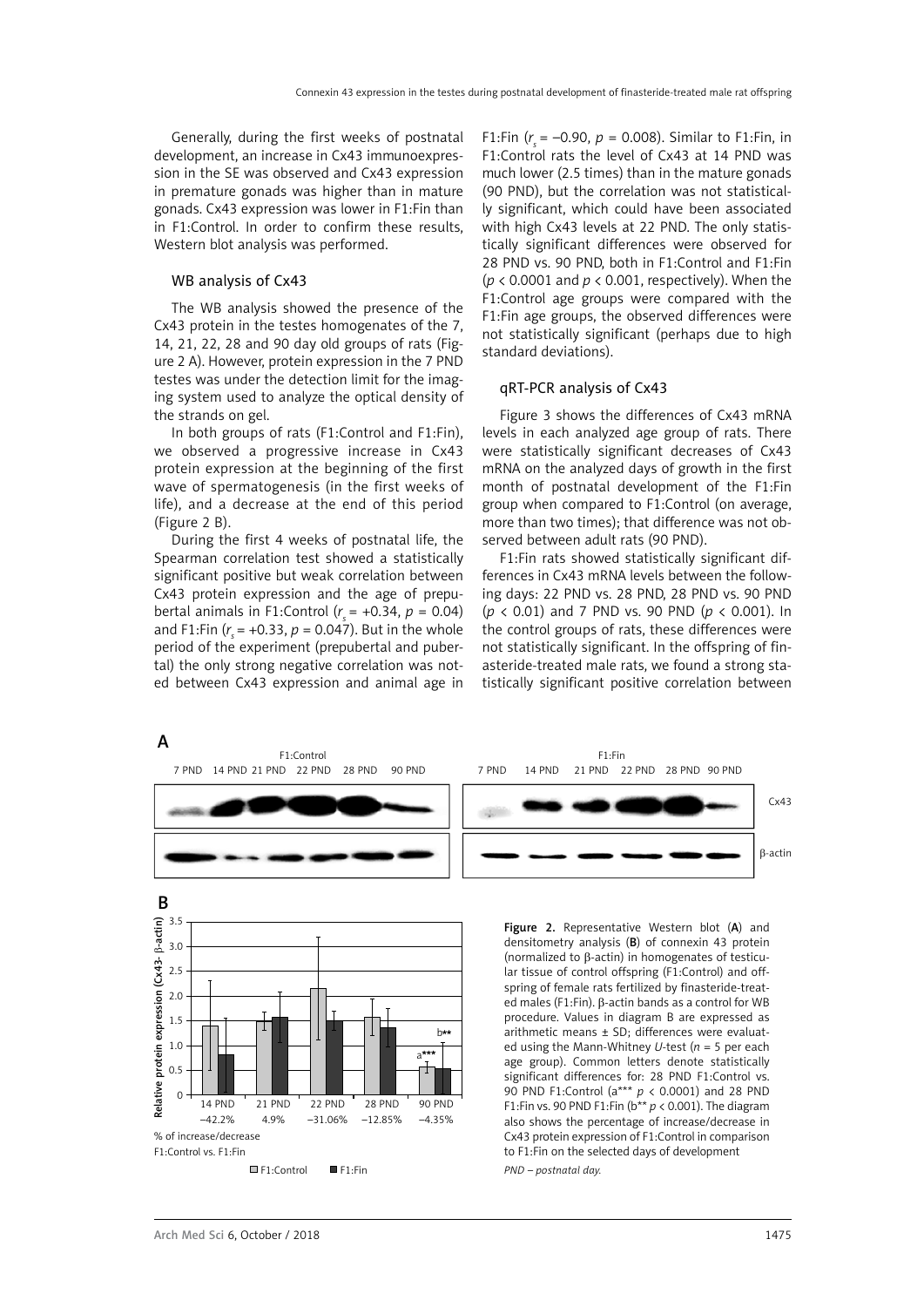

#### ■F1:Control ■F1:Fin

Figure 3. Representative levels of connexin 43 mRNA (normalized to GAPDH) in homogenates of testicular tissue of control offspring (F1:Control) and offspring of females fertilized by finasteride-treated male rats (F1:Fin). Values are expressed as arithmetic means±SD; differences were evaluated using Mann-Whitney *U*-test (*n* = 5 per each age group). Common letters denote statistically significant differences for F1:Control vs. F1:- Fin (##*p* < 0.001, #*p* < 0.01) and 22 PND F1:Fin vs. 28 PND F1:Fin (a\* *p* < 0.01), 28 PND F1:Fin vs. 90 PND F1:Fin (b\* *p* < 0.01) and 7 PND F1:Fin vs. 90 PND F1:Fin (c\*\* *p* < 0.001). The diagram also shows the percentage of increase/decrease in Cx43 mRNA in F1:Control in comparison to F1:Fin on the selected days of development

*PND – postnatal day.* 

Cx43 mRNA expression and age  $(r<sub>s</sub> = +0.69, p =$ 0.0003); that relationship was not observed in the control group ( $r_s = -0.097$ ,  $p = 0.51$ ).

# Correlation of intratesticular T and DHT levels with Cx43 mRNA and protein expression

The average levels of T and DHT in F1:Control and F1:Fin rats at the selected postnatal days are shown in Table I. Because of the small amounts of tissue obtained from the 7-day-old animals, we decided to analyze only the level of DHT, as it is more significant for this study.

There were no correlations between testosterone and Cx43 mRNA and protein expression in control (mRNA,  $r_s = -0.26$ ,  $p = 0.218$ , protein, *r <sup>s</sup>*= –0.18, *p* = 0.531) as well in F1:Fin rats (mRNA, *r <sup>s</sup>*= –0.25, *p* = 0.238, protein, *r <sup>s</sup>*= –0.13, *p* = 0.145). However, taking into account the DHT concentration and Cx43 mRNA or protein expression, F1:Fin rats showed positive and moderately strong correlations between these parameters (mRNA:  $r<sub>s</sub>$  = +0.51,  $p = 0.004$ ; protein:  $r = +0.54$ ,  $p = 0.002$ ); those dependencies were not found in F1:Control rats (mRNA: *r <sup>s</sup>*= +0.16, *p* = 0.40; protein: *r <sup>s</sup>* =  $+0.22, p = 0.105$ ).

#### Discussion

In our study we observed changes in the intensity of Cx43 expression and its location during postnatal testis maturation. These results correlate with other reports that show that the pattern of Cx43 location and escalation changes during testis development, seminiferous epithelium cycle, and gonad aging [26, 38, 40–42, 55]. In the seminiferous epithelium of 7-day-old rats, we observed that a Cx43-positive line encircled the gonocytes and that Cx43 was located near early spermatogonia or the basal region of the epithelium. Similarly, Bravo-Moreno *et al*. [38] postulated that at birth Cx43 is expressed in the mouse seminiferous cord, between adjacent Sertoli cells, and is localized at the periphery as well as in the cytoplasm projections that surround the centrally localized gonocytes. In 14 PND rats in our experiment, the immunohistochemical reaction was visible in the upper part of the epithelium close to the lumen of the tubule (especially in control

PND T [ng/mg] T [ng/mg] F1:Control F1:Fin F1:Control F1:Fin 7 NA NA 67.75 ±11.71 79.40 ±12.40 14 0.37 ±0.04 0.36 ±0.04 143.97 ±10.53 147.26 ±16.48 21 1.26 ±0.064 1.23 ±0.074 609.11 ±61.27 184.42 ±38.37\*\* vs. F1:Control 22 2.34 ±0.114 1.38 ±0.13\*\* vs. F1:Control 520.18 ±98.70 138.306 ±52.40\*\* vs. F1:Control 28 2.86 ± 0.15 0.24 ± 0.19<sup>\*\*</sup> vs. F1:Control 120.30 ±65.61 82.84 ±58.32 90 0.46 ±0.11 0.05 ±0.05\*\* vs. F1:Control 21.43 ±9.62 6.78 ±3.31\*\* vs. F1:Control

Table I. Testosterone and dihydrotestosterone concentrations in testes homogenates of the offspring of female rats fertilized by intact or finasteride-treated male rats (published in [13])

*F1:Control, F1:Fin – offspring of females fertilized by intact or finasteride-treated male rats, respectively, PND – postnatal day. NA – not analyzed. Values express arithmetic means ± SD (n = 5 per each age group) evaluated by Mann-Whitney U-test. \*\*p < 0.001.*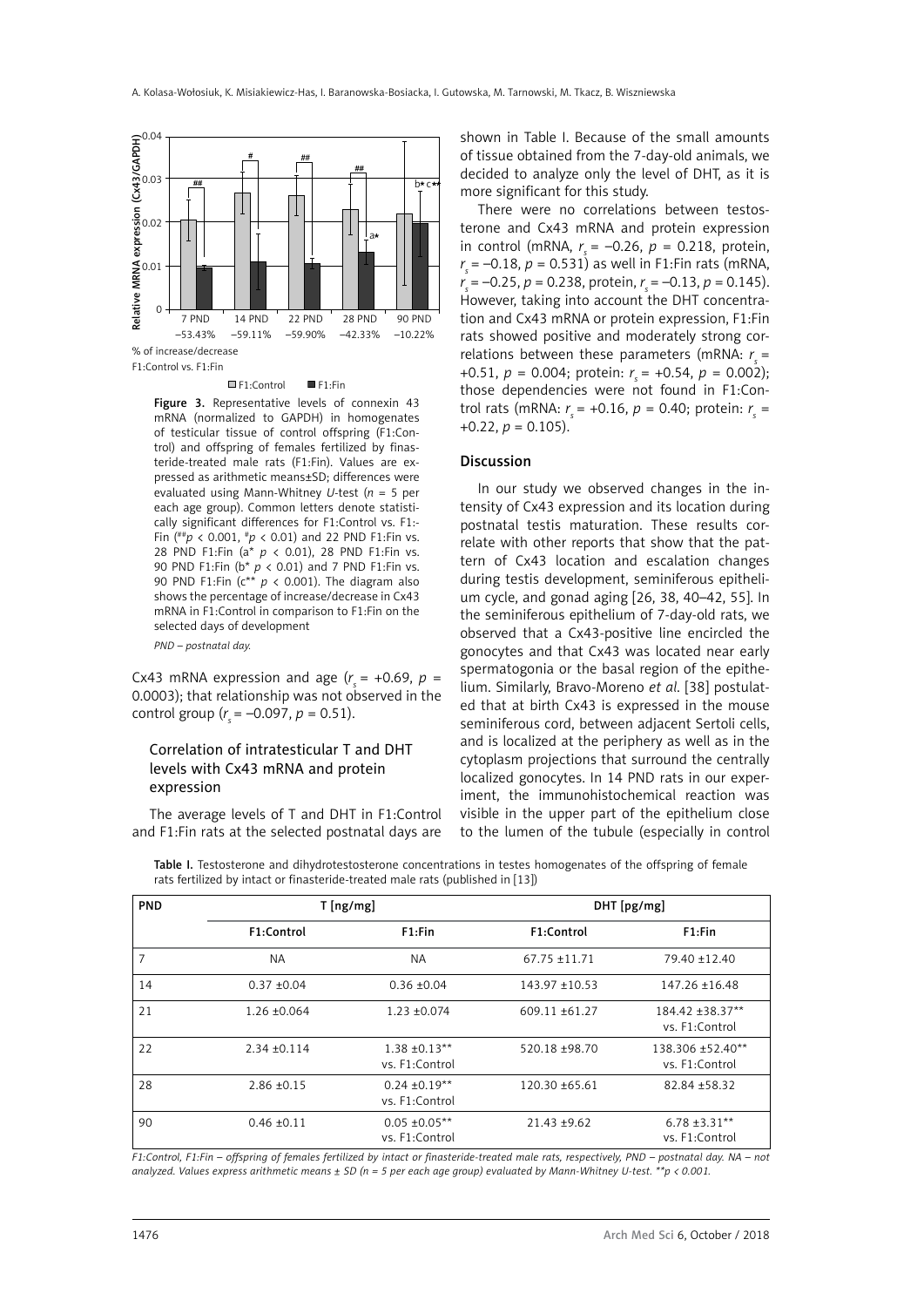rats); this displacement of Cx43 is also described by Bravo-Moreno *et al.* [38], who suggest that the translocation is the result of germinal cell migration. At 21 PND, when the blood-testis barrier is complete (according to [49, 56] at about 15-18PND, the physiological BTB is created and the lumen of seminiferous cords opens), we observed a clearly visible Cx43-positive line at the BTB location, which was consistent with the results of Batias *et al.*, who show that Cx43 colocalizes with the tight-junction-associated protein ZO-1 in the region of the Sertoli cells occluding junctions [57], i.e. at the BTB localization. The Cx43-positive line observed by us at the BTB location in the SE of the 21 PND F1:Fin rats had a diffuse and discontinuous pattern, and was absent in 1 week older rats (28 PND). The results of the IHC reaction indicated an altered, diffuse arrangement or even a lack of a Cx43-positive line at the BTB in premature F1:Fin rats, as well as no evident radial motif that was found in the expression of Cx43 in the SE of 90 PND F1:Control rats. That finding indicates negative consequences for the spermatogenesis of animals born by females fertilized by finasteride-treated male rats.

The observed changes in the intensity of immunoexpression of Cx43 in the SE were confirmed by the results of qRT-PCR and WB techniques. The analyses showed lower testis Cx43 levels in F1:Fin than in F1:Control, although in WB analysis that change was not statistically significant. Still, Cx43 mRNA levels during the first month of development were more than 2 times lower in the F1:Fin group of rats. These variations in Cx43 expression in our findings could be associated with androgen levels, in accordance with other scientists who have documented androgen-dependent Cx43 expression [17, 58]. In our previous research on the same experimental animal model, we found statistically significant differences in the blood levels of androgens (T and DHT) and in their intratesticular levels in immature and mature rats born by females fertilized by finasteride-treated male rats, in comparison to the F1:Control groups [13]. T and DHT levels in immature rats were much higher than in mature animals (intratesticular androgen levels achieved a rapid peak in the third week of postnatal life and at the 4<sup>th</sup> week began to drastically decrease, to reach a significantly lower concentration in the mature gonad), which may have been associated with the greater Cx43 expression in the testes of neonatal rats than in adult rats; and the Cx43 expression also has a fluctuating pattern. Moreover, at 14 PND, blood T and DHT in the F1:Fin rats were half those of the F1:Control groups, while at 22, 28 and 90 PND, the levels of androgens increased (by about 23%, 30%, and 98%, respectively) and the DHT level declined 1.6 times compared with the F1:Control group. The intratesticular T and DHT levels began to decrease from 21 or 22 PND to 90 PND, but the reduction of T was stronger than that of DHT [13]. We documented that the androgen concentrations were closely associated with the changes in Cx43 expression in 14, 21/22, 28 and 90-day-old rats from F1:Fin groups compared to the respective age groups of the F1:Control rats. In this study, the Spearman's rank correlation coefficient showed positive moderate-strong correlations between intratesticular DHT concentration and Cx43 mRNA and protein only within the F1:Fin groups of rats. Thus, similarly to other endocrine disruptors which produce T/DHT imbalances [17], finasteride may alter gap junctions in the testes. For instance, *in vivo* studies show that flutamide exposure reduces Cx43 mRNA both in undescended and descended rat testes and abnormally down-regulates the protein and its distribution in the seminiferous tubules during the embryonic period [18]. In addition, flutamide treatment of pigs decreases the intensity of the Cx43 signal between the interstitial and seminiferous tubule cells, thus blocking androgen action and causing delayed gonadal maturation in later postnatal life [19]. Similarly, a reduction in Cx43 results from neonatal exposure of rats to BPA; however, this also causes an increase in the expression of N-cadherin [20]. A study by Li *et al.* showed that bisphenol A decreases the levels of connexin 43, N-cadherin and occludin [21]. All of the above suggests that the observed lower expression of Cx43 in the F1:Fin rats compared to the F1:Control adversely influenced the seminiferous epithelium physiology, as the loss of connexin function leads to preferential degradation of occludin-based tight junctions [39].

Possibly, the aforementioned degradation of intercellular junctions results in prematurely sloughed cells of the seminiferous epithelium, as we observed large adluminally located strongly Cx43-positive cells (in a greater number in F1:Fin rats) in the seminiferous tubules of 21-day-old and 28-day-old rats. Similar effects were observed in the neonatal exposure of rats to bisphenol A, which altered the expression pattern of Cx43 amongst the sloughed cells in the testes, and resulted in a significant decrease in sperm count [20]. Further correct sperm production in adult gonads requires a proper ratio of spermatogonial stem cells and Sertoli cells [33, 48, 49], established during the first wave of spermatogenesis (in premature testis) when physiological and well-balanced cell apoptosis takes place alongside cell proliferation [59].

As already mentioned, gap junction communication is required for cell proliferation and apoptosis and for the initiation and maintenance of spermatogenesis. The impaired Cx43 expression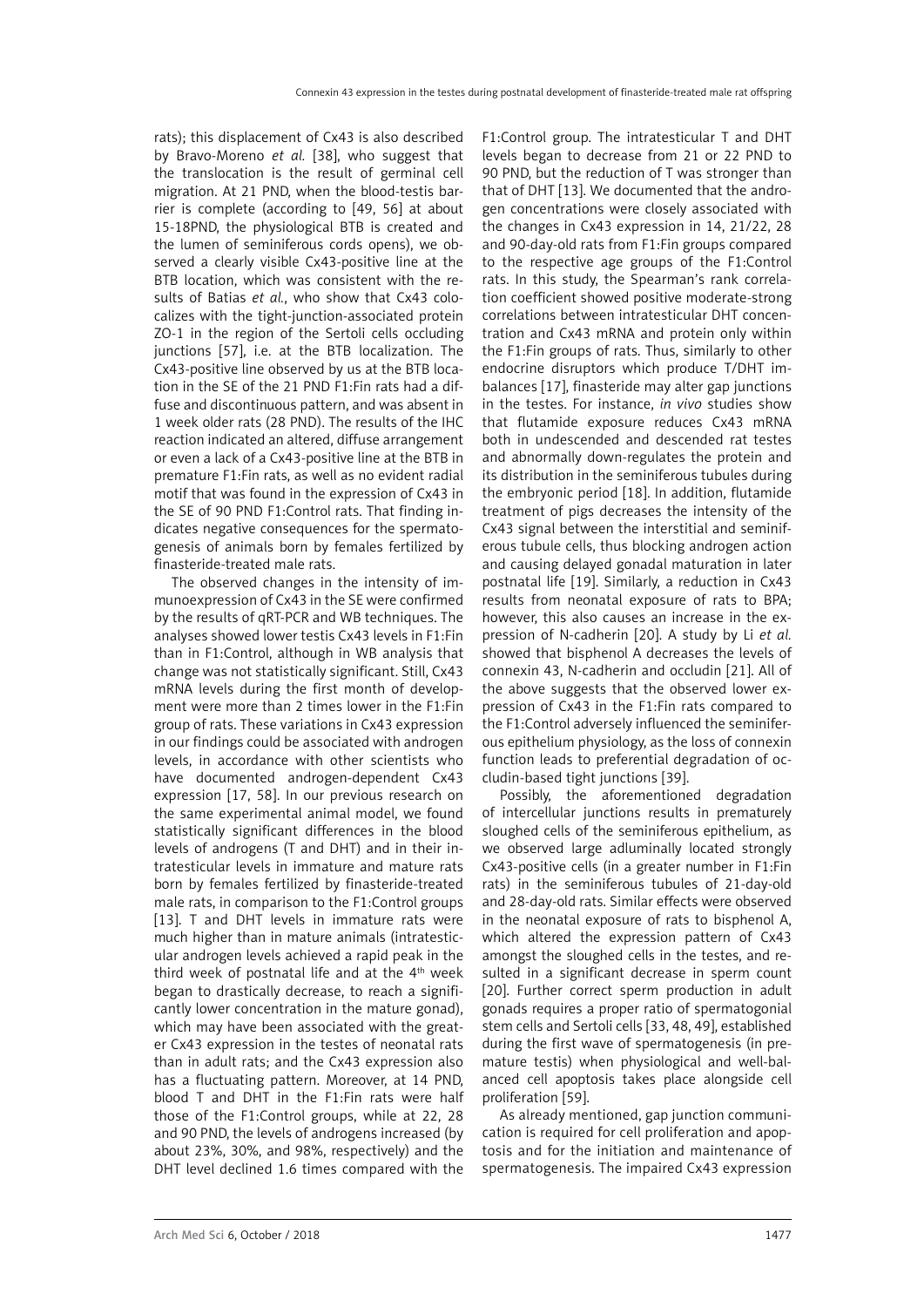in the gonads from F1:Fin rats (relative to the F1:Control animals) could be associated with the altered apoptosis index in these animals, as we observed in the previous study [13]. In agreement with other authors [17, 19, 58], any hormonal imbalance caused by exogenous substances with antiandrogen activity that causes a perturbation of Cx43 expression may lead to developmental testis dysfunction or spermatogenesis arrest as an effect of the disruption of cell-cell interaction. Ultimately, this can lead to subfertility or infertility.

In conclusion, the altered intensity, localization, and pattern of Cx43 protein immunoexpression in the seminiferous epithelium, as well as changes in Cx43 mRNA and protein levels in testes homogenates of F1:Fin rats compared to F1:Control rats, allow us to conclude that the treatment of adult male rats with finasteride could impede testes physiology in their offspring. Moreover, changes of Cx43 mRNA and protein expression within the F1:Fin group of rats correlated with fluctuation in intratesticular DHT concentration.

# Acknowledgments

This work was financed by the Pomeranian Medical University in Szczecin within the framework of the "Young Scientist" program (MB-167- 28/11) and "The Fund of Science Stimulation" (FSN-167-03/15).

#### Conflict of interest

The authors declare no conflict of interest.

#### References

- 1. Metcalf BW, Levy MA, Holt DA. Inhibitor of steroid 5-reductase in benign prostatic hyperplasia, male pattern baldness and acne. Trends Pharmacol Sci 1989; 10: 491-5.
- 2. [Jin](http://www.ncbi.nlm.nih.gov/pubmed/?term=Jin Y%5BAuthor%5D&cauthor=true&cauthor_uid=11469812) Y, [Penning](http://www.ncbi.nlm.nih.gov/pubmed/?term=Penning TM%5BAuthor%5D&cauthor=true&cauthor_uid=11469812) TM. Steroid 5alpha-reductases and 3alpha-hydroxysteroid dehydrogenases: key enzymes in androgen metabolism. Best Pract Res Clin Endocrinol Metab 2001; 15: 79-94.
- 3. [Gormley](http://www.ncbi.nlm.nih.gov/pubmed/?term=Gormley GJ%5BAuthor%5D&cauthor=true&cauthor_uid=1383816) GJ, Stoner E, Bruskewitz RC, et al. The effect of finasteride in men with benign prostatic hyperplasia. The Finasteride Study Group. N Engl J Med 1992; 327: 1185-91.
- 4. The Finasteride Male Pattern Hair Loss Group Study. Long-term (5-year) multinational experience with finasteride 1 mg in the treatment of men with androgenic alopecia. Eur J Dermatol 2002; 12: 38-49.
- 5. Gur S, Kadowitz PJ, Hellstrom WJG. Effects of 5-alpha reductase inhibitors on erectile function, sexual desire and ejaculation. Expert Opin Drug Saf 2013; 12: 81-90.
- 6. Irving MS, Kolukula S. Persistent sexual side effects of finasteride for male pattern hair loss. J Sex Med 2011; 8: 1747-53.
- 7. Amory JK, Wang C, Swerdloff RS, et al. The effect of 5alpha-reductase inhibition with dutasteride and finasteride on semen parameters and serum hormones in healthy men. J Clin Endocrinol Metab 2007; 92: 1659-65.
- 8. Chiba K, Yamaguchi K, Li F, Ando M, Fujisawa M. Finasteride-associated male infertility. Fertil Steril 2011; 95: 1786.e9-11.
- 9. Liu KE, Binsaleh S, Lo KC, Jarvi K. Propecia-induced spermatogenic failure: a report of two cases. Fertil Steril 2008; 90: 849.e17-9.
- 10. Tu HY, Zini A. Finasteride-induced secondary infertility associated with sperm DNA damage. Fertil Steril 2011; 95: 2125.e13-4.
- 11. Salvarci A, Istanbulluoglu O. Secondary infertility due to use of low-dose finasteride. Int Urol Nephrol 2013; 45: 83-5.
- 12. Collodel G, Scapigliati G, Moretti E. Spermatozoa and chronic treatment with finasteride: a TEM and FISH study. Arch Androl 2007; 53: 229-33.
- 13. Kolasa-Wołosiuk A, Misiakiewicz-Has K, Baranowska-Bosiacka I, Gutowska I, Wiszniewska B. Androgen levels and apoptosis in the testis during postnatal development of finasteride-treated male rat offspring. Folia Histoch Cytobiol 2015; 52: 236-48.
- 14. Sharpe RM, Franks S. Environment, lifestyle and infertility – an inter-generational issue. Nat Cell Biol 2002; 4 Suppl: S33-40.
- 15. Phillips KP, Foster WG. Key developments in endocrine disrupter research and human health. J Toxicol Environ Health B Crit Rev 2008; 11: 322-44.
- 16. Cowi PA, Foster PMD, Risbridger GP. Endocrine disruption in the male. Part I. The basic biology of endocrine disruption. In: Endocrine-Disrupting Chemicals. From Basic Research to Clinical Practice. Gore AC (ed.). Humana Press, Totowa, New Jersey 2007; 33-62.
- 17. Heimei A. Bilińska B. A role of junction-mediated interactions in cells of the male reproductive tract: impact of prenatal, neonatal, and prepubertal exposure to anti-androgens on adult reproduction. Histol Histopathol 2014; 29: 815-30.
- 18. Cai C, Zhao D, Ma C, et al. Connexin 43 in Sprague-Dawley rat seminiferous epithelium after in utero exposure to flutamide. Syst Biol Reprod Med 2014; 60: 257-62.
- 19. Kopera I, Durlej M, Hejmej A, et al. Effects of pre- and postnatal exposure to flutamide on connexin 43 expression in testes and ovaries of prepubertal pigs. Eur J Histochem 2010; 54: e15.
- 20. [Salian](http://www.ncbi.nlm.nih.gov/pubmed/?term=Salian S%5BAuthor%5D&cauthor=true&cauthor_uid=19782717) S, Doshi T, Vanage G. Neonatal exposure of male rats to bisphenol A impairs fertility and expression of sertoli cell junctional proteins in the testis. Toxicology 2009; 265: 56-67.
- 21. [Li](http://www.ncbi.nlm.nih.gov/pubmed/?term=Li MW%5BAuthor%5D&cauthor=true&cauthor_uid=19497385) MW, [Mruk](http://www.ncbi.nlm.nih.gov/pubmed/?term=Mruk DD%5BAuthor%5D&cauthor=true&cauthor_uid=19497385) DD, [Lee](http://www.ncbi.nlm.nih.gov/pubmed/?term=Lee WM%5BAuthor%5D&cauthor=true&cauthor_uid=19497385) WM, Cheng CY. Disruption of the blood-testis barrier integrity by bisphenol A in vitro: is this a suitable model for studying blood-testis barrier dynamics? Int J Biochem Cell Biol 2009; 41: 2302-14.
- 22. [Defamie](http://www.ncbi.nlm.nih.gov/pubmed/?term=Defamie N%5BAuthor%5D&cauthor=true&cauthor_uid=11532877) N, Mograbi B, Roger C, et al. Disruption of gap junctional intercellular communication by lindane is associated with aberrant localization of connexin43 and zonula occludens-1 in 42GPA9 Sertoli cells. Carcinogenesis 2001; 22: 1537-42.
- 23. [Liu](http://www.ncbi.nlm.nih.gov/pubmed/?term=Liu K%5BAuthor%5D&cauthor=true&cauthor_uid=15728792) K, Lehmann KP, Sar M, Young SS, Gaido KW. Gene expression profiling following in utero exposure to phthalate esters reveals new gene targets in the etiology of testicular dysgenesis. Reprod Biol 2005; 73: 180-92.
- 24. Pointis G, Gilleron J, Carette D, Segretain D. Physiological and physiopathological aspects of connexins and communicating gap junctions in spermatogenesis. Philos Trans R Soc Lond B Biol Sci 2010; 365: 1607-20.
- 25. Cyr DG. Connexins and pannexins. Coordinating cellular communication in the testis and epididymis. Spermatogenesis 2011; 1: 325-38.